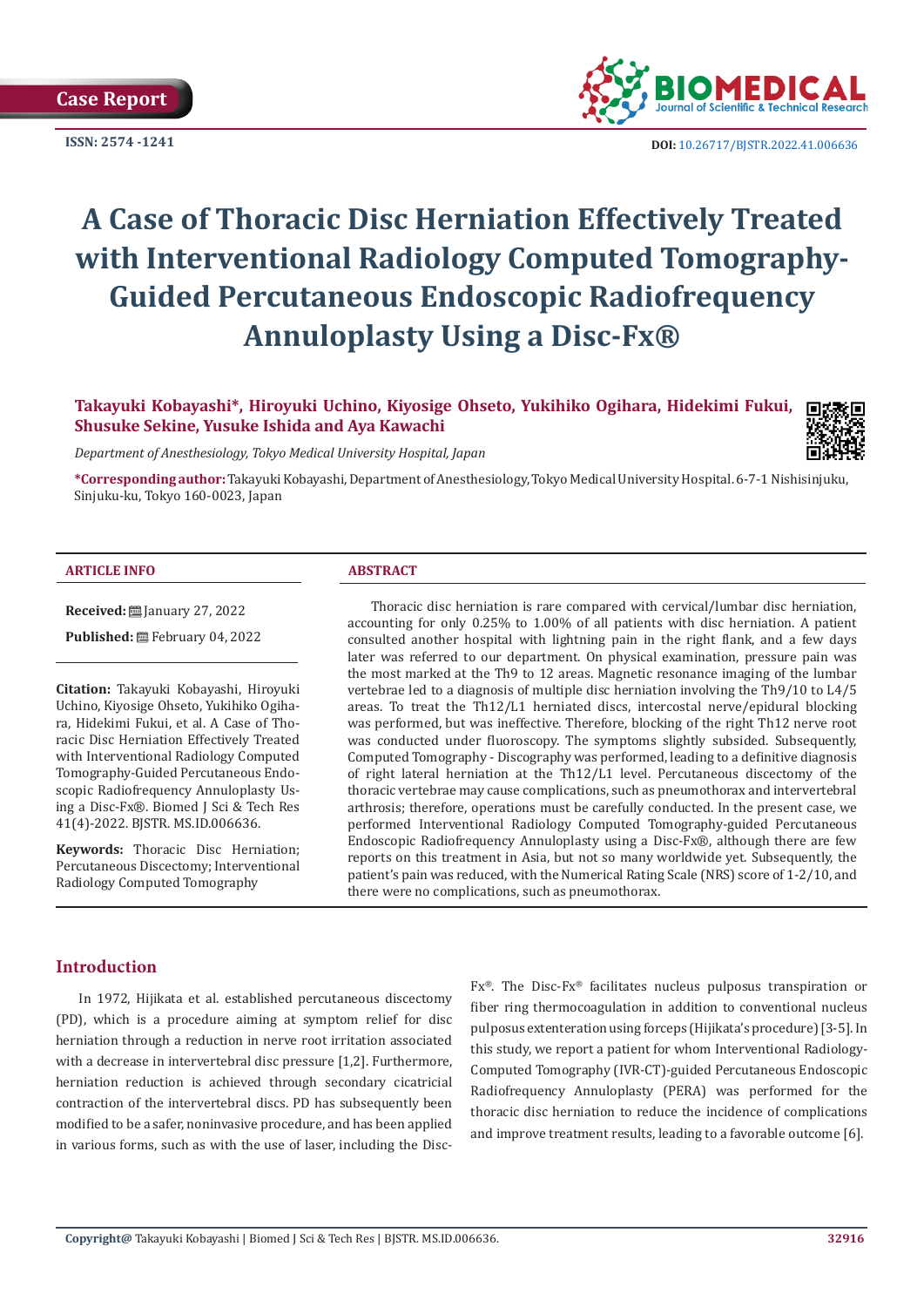# **Case Report**

The patient was a 34-year-old man (height: 167cm; weight: 74.4 kg), with a chief complaint of lightning pain in the right flank. He had no significant medical history. The patient consulted the Department of Anesthesia of another hospital with bilateral dorsal lower back pain, which had persisted for 1 year, and was treated with medication for 5 months. However, he stopped consulting the outpatient clinic due to symptom relief. 6 days before visiting our hospital, he again experienced lightning pain in the right flank appeared. 3 days before visiting our hospital, he consulted the Emergency Outpatient Unit of another hospital owing to exacerbation of the pain. Under a tentative diagnosis of ureteral calculi, an anti-inflammatory analgesic agent (diclofenac sodium suppository) was prescribed 2 days before visiting our hospital, he consulted the same hospital again, because there was no symptom relief. The presence of ureteral calculi was ruled out based on abdominal CT data. He was admitted with severe pain, and detailed examination and treatment were started. However, the presence of a disease in the field of internal medicine was ruled out. 1 day before visiting our hospital, he was discharged based on his wishes to consult another hospital. Although he consulted another local clinic, a definitive diagnosis could not be made. Next day, he consulted the outpatient clinic of our department. Physical examination on admission showed tenderness at the Th9 to 12 level.



### **Figure 1:**

a. MRI of the thoracic/lumbar vertebrae displayed multiple disc herniation involving the thoracic vertebrae to thoracolumbar junction (Th9/10, Th10/11, and Th12/L1). (arrows)

b. Coronal section of Th12/L1 showed a disc herniation (arrow).



**Figure 2:** CT-discography led to a definitive diagnosis of lateral disc herniation at the Th12/L1 level (arrow).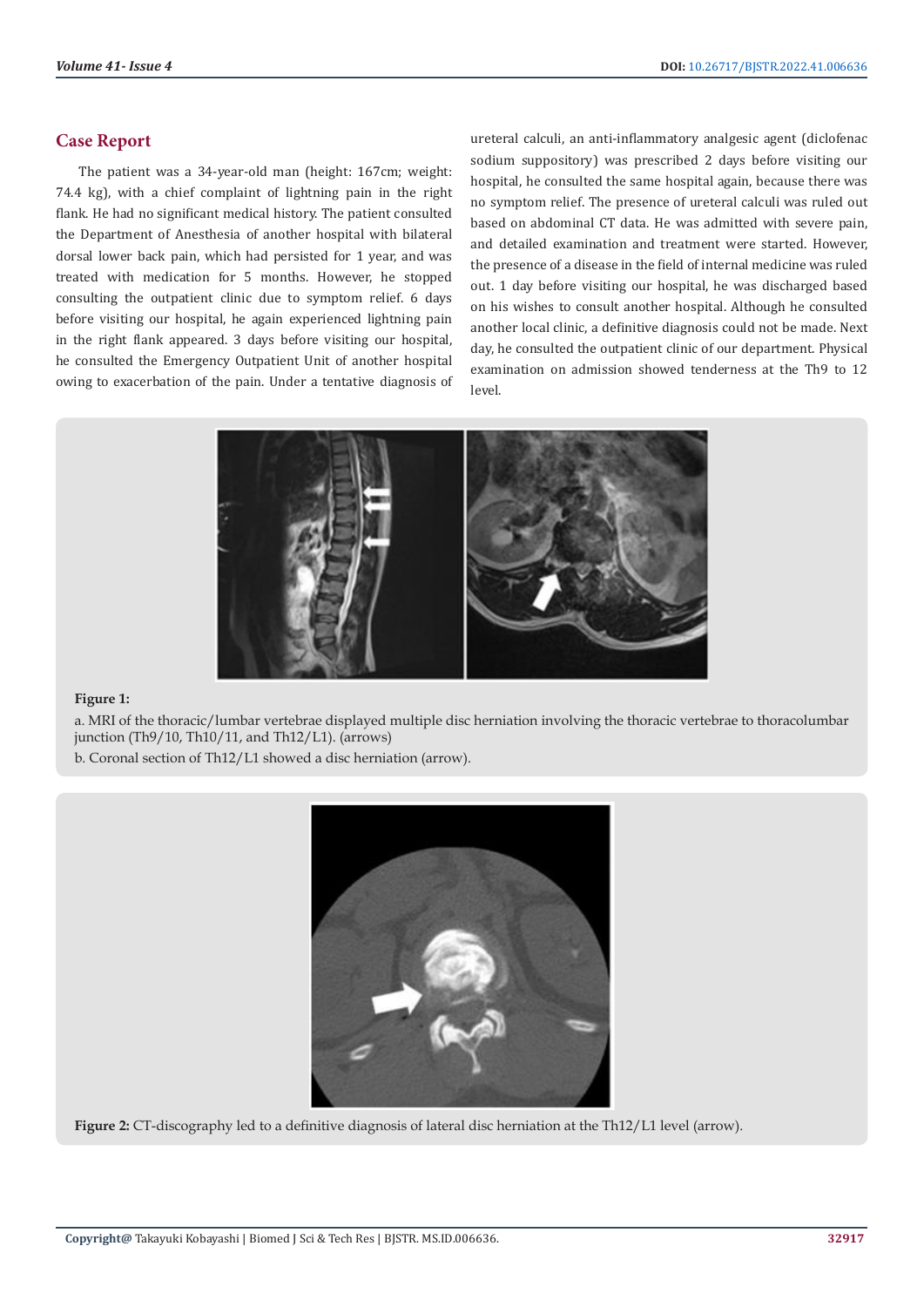In particular, there was marked pain at the Th12 level, and allodynia was noted at the site of the pain. Hematological analyses did not demonstrate any abnormalities. The Numerical Rating Scale (NRS) score was 10/10, and the Self-rating Depression Scale (SDS) score was 41. The EuroQol-5 Dimension (EQ-5D) score was -0.594. X-ray of the thoracic/lumbar vertebrae displayed osteophyte formation, leading to a diagnosis of thoracic spondylosis deformans. Magnetic Resonance Imaging (MRI) of the thoracic/ lumbar vertebrae displayed multiple disc herniation involving the thoracic vertebrae to thoracolumbar junction (Th9/10, Th10/11, and Th12/L1), suggesting thoracic disc herniation as an etiological factor for lightning pain of the right flank (Figure 1). Outpatient treatment was started. Intercostal nerve (right Th10, 11, and 12)/epidural (Th12/L1) blockade was performed, but there was no improvement. Blockade of the right Th12 nerve root was conducted under fluoroscopy, but the pain remained, with an NRS score of 5/10. Subsequently, during CT-discography, the patient felt irradiating pain which was consistent with the pain he felt constantly. CT-discography led to a definitive diagnosis of lateral disc herniation at the Th12/L1 level (Figure 2). Therefore, IVR-CTguided PERA with a Disc-Fx® that features a patented navigational device with bipolar system which was specifically designed to access and treat the diseased portion of the disc was scheduled.

Under IVR-CT guidance, the point and route of insertion were determined, and a Disc-Fx® was inserted through an area 5 cm right to the spinous process at the Th12/L1 level to approach the intervertebral disc (Figure 3). Direct PD involving the herniated site was performed to treat the lateral herniation, and nucleus pulposus extenteration and thermocoagulation were conducted by DiscFx®. There were no complications, such as pneumothorax thoracic spinal nerve root injury and haemorrhage. After treatment, the NRS score was reduced to 1-2/10. Subsequently, follow-up was conducted by trigger point injection and drug therapy. 1 year after treatment, although there was a pain (NRS score was 2-3/10), there was no acute exacerbation of symptoms. The symptoms were calm, so it was decided to follow up at the clinic around the house, depending on the wishes of the patient.



#### **Figure 3:**

a. Under IVR-CT guidance, the point and /route of insertion were determined.

b. A Disc-Fx® was inserted through an area 5 cm right to the spinous process at the Th12/L1 level to directly treat the lateral herniation (arrow).

## **Discussion**

PD is an intermediate treatment procedure between surgical and conservative therapies, which was proposed by Hijikata in 1972 [1]. It reduces pain by decreasing the intervertebral disc pressure and reducing stimulation-associated nerve root pressure, degeneration of the disc, and cicatricial contraction of the disc. Advantages of PD include low-level invasiveness, a low incidence of postoperative complications, and shortening of the admission period. Treatment as an outpatient is possible. As complications, persistent inflammation of the nerve root and intervertebral arthrosis associated with a decrease in the intervertebral space have been reported. Several studies indicated the efficacy of PD combined with epidural/nerve root/intervertebral joint blocking for persistent inflammation of the nerve root [7]. Recently, PD has been improved to become safer and less invasive, and various techniques, including the use of laser, have been applied. As one such technique, the Disc-Fx® was developed. This technique uses Trigger-Flex® and Surgi-Max® for nucleus pulposus transpiration by percutaneous high-frequency intervertebral disc decompression or fiber ring thermocoagulation in the process of intra-disc highfrequency thermocoagulation in addition to conventional nucleus